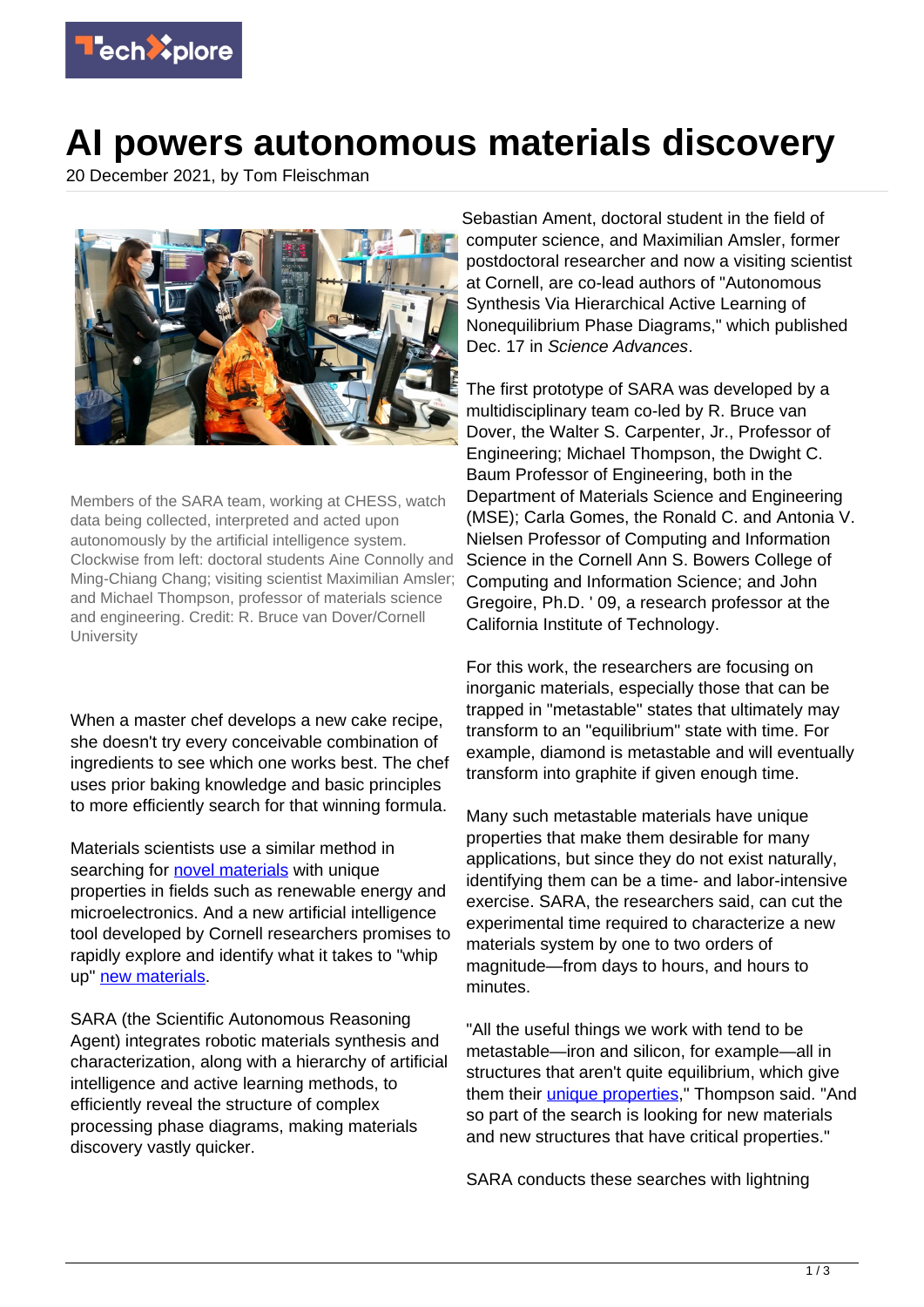

speed. After analyzing one sliver of material—in this This work, Gomes said, fits into the Radical case, the different phases and temperature-related Collaboration initiative sponsored by the Office of characteristics of bismuth oxide, deposited in a thin the Provost. film onto a wafer by sputtering and processed by a technique called lateral gradient laser spike annealing—SARA decides on the next experiment tocomputer science, materials science," said Gomes, be performed, performs it immediately, and then repeat the process. Each of these loops is completed in just a few seconds.

Experiments were performed at the Cornell High Energy Synchrotron Source (CHESS), as well as at **More information:** Sebastian Ament et al, the Cornell NanoScale Science and Technology Facility.

"The computer is controlling the experiment, in situ and live," Thompson said. "There's a command to process material under particular conditions, and then immediately characterize it, and make a new decision about what the next experiment will be, based on the immediate new knowledge that's now available."

"So having figured out what the next experiment is, it actually does that experiment," van Dover said. "And then goes on and reinterprets and then it comes up with another experiment—all without human intervention."

Gregoire referred to SARA as a "self-driving laboratory."

"Suppose you're on a mountain and using autonomous navigation," he said. "You have one part of the program that's figuring out how to get to the top of one peak, and another that's taking pictures of the entire mountain range, to say "Hey, maybe I should go walk on this other peak for a while.'"

Van Dover sees it as a qualitative hierarchy, as well as a quantitative one.

"In science, there is huge opportunity for looking at qualitatively different dimensions," he said. "I would say [SARA represents] going from looking at the topography of mountain ranges to, all of a sudden, incorporating what kind of trees or insects or animals are present. That's kind of a different dimension."

"We've brought together researchers in AI, who's also director of the Institute for Computational Sustainability at Cornell. "The idea is, we have AI performing part of the scientific process."

Autonomous materials synthesis via hierarchical active learning of nonequilibrium phase diagrams, Science Advances (2021). [DOI:](http://dx.doi.org/10.1126/sciadv.abg4930) [10.1126/sciadv.abg4930](http://dx.doi.org/10.1126/sciadv.abg4930)

Provided by Cornell University